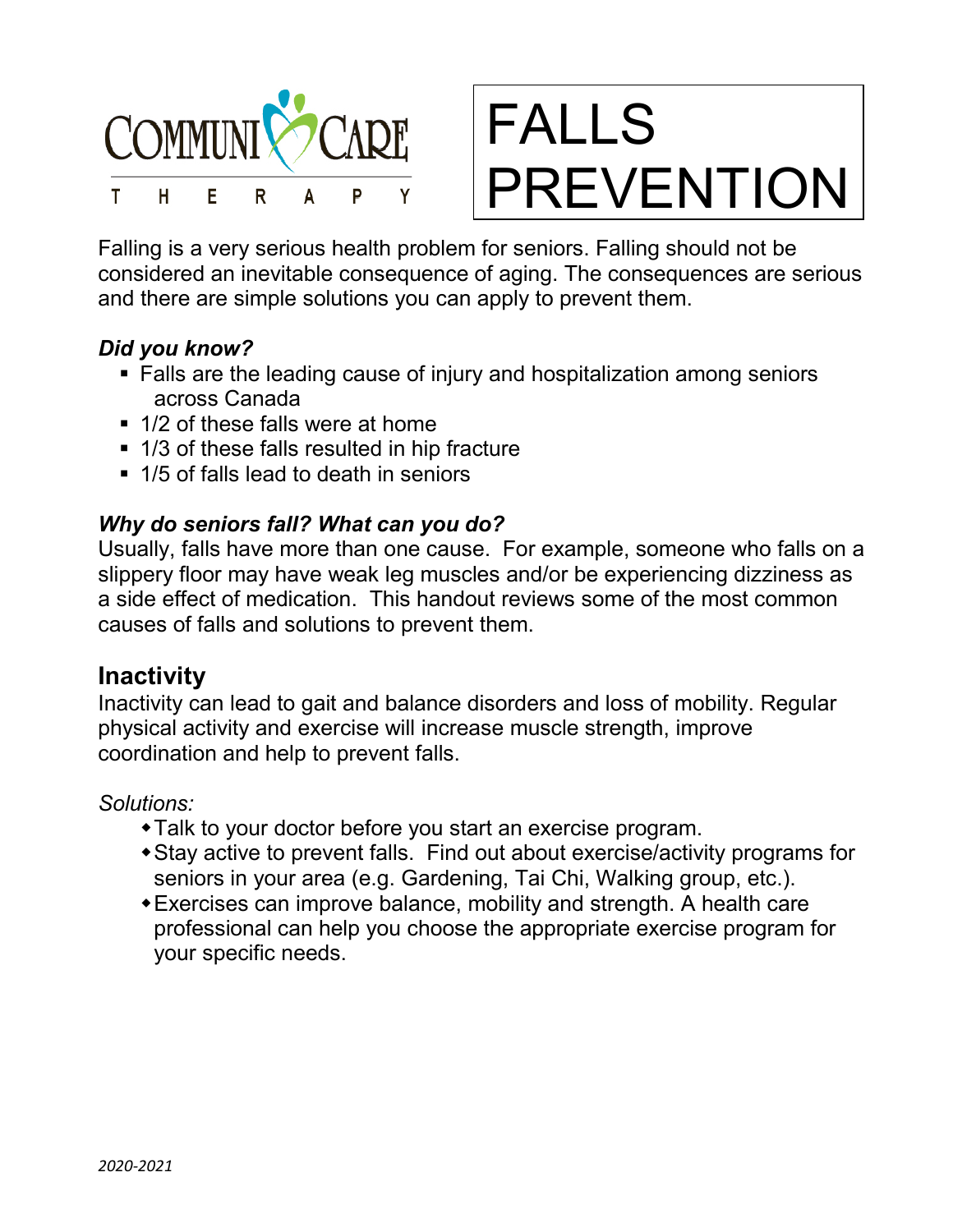# **Walking**

Walking constitutes a large portion of our days. Walking is a great way to exercise, especially for seniors. Walking aids such as canes or walkers can promote confidence, mobility and independence.

*Solutions:*

- Ask a health professional if a walking aid would help you be safer.
- Ask your health professional how to properly adjust your walking aid. Proper adjustment is crucial to be safe with it.
- Ask your health professional how to safely use the walking aid. Misuse of a cane or a walker, for example, can increase fall risk instead of preventing an injury.

# **Medication**

Seniors are more at risk of falls if they take 4 or more medications. A medication that helps you to sleep or calms your nerves (sedatives) also increases the risk of falls. Some medications may cause dizziness or lightheaded symptoms.

### *Solutions:*

- Take medication correctly as indicated.
- Review your medication with your doctor every 6 months.
- Talk to your doctor about any side-effects that you experience.
- Return all expired medication to your pharmacist.
- Shop at only one pharmacy for your medication.
- If you take medication to calm nerves or to help you sleep, talk to your doctor about alternatives such as soft music, reading or relaxation exercises.
- Keep a list of all your medications.

# **Activities of daily living**

Being safe and careful during our everyday tasks is crucial to avoid falling. Falls often occur while multi-tasking or thinking about something else. Falls can be greatly reduced if we are safe in our everyday activities.

*Solutions*

- Better safe than sorry! Many falls result from risky behaviors such as climbing, reaching, standing on unsteady chairs or bending. Asking for help can prevent a serious injury following a fall.
- Never be in a hurry while performing tasks, especially when carrying objects.
- Do one thing at a time, be alert and attentive.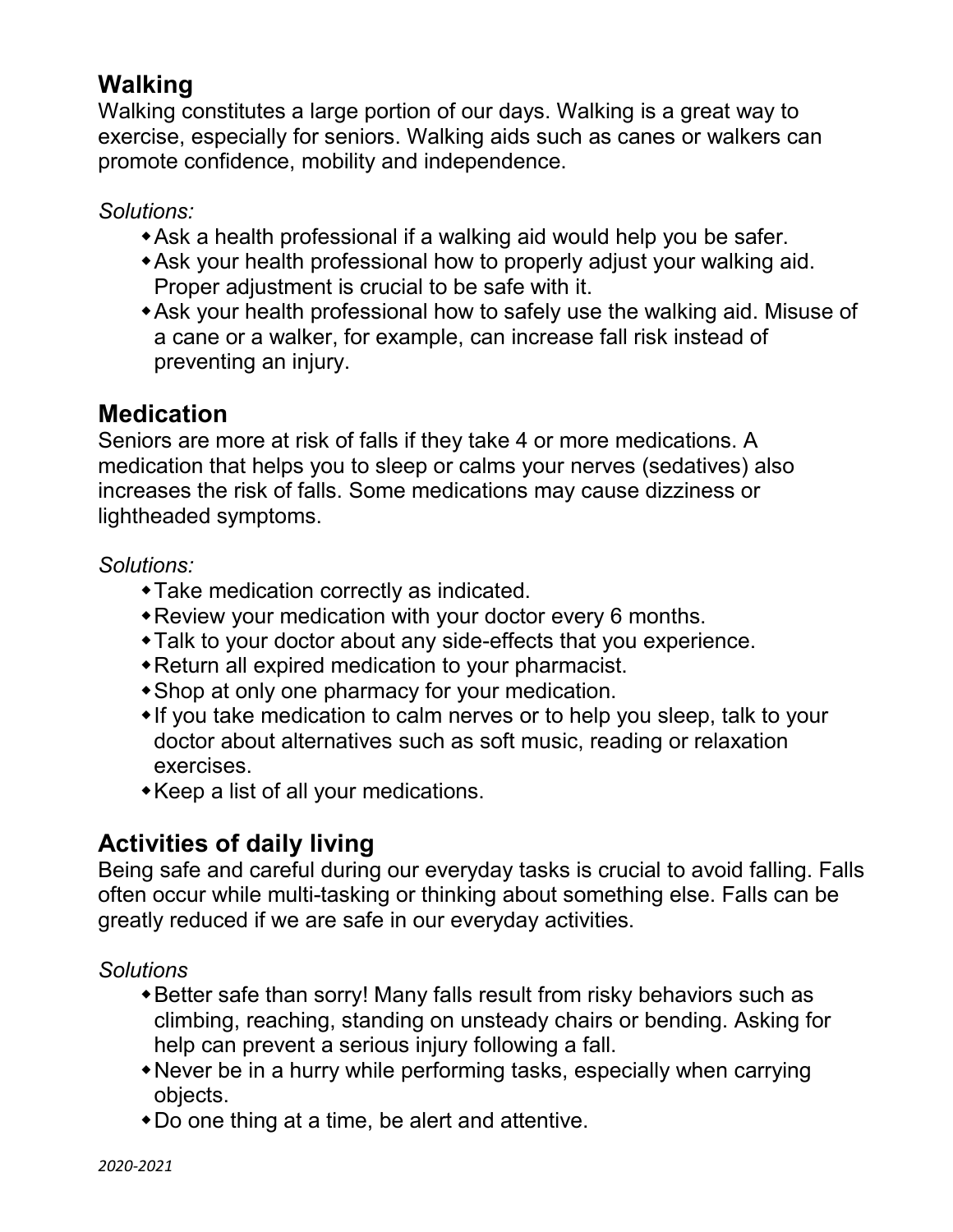- Try using a cart to carry objects.
- Stand up slowly after you are lying down.

## **Changes in vision**

As you age, vision often changes, making seeing obstacles and changes in surfaces harder to see. This increases the risk of tripping and falling.

*Solutions:*

- Visit an optometrist regularly, and if a sudden change occurs, make an appointment sooner.
- Ensure you have adequate lighting in and around your home.

## **Nutritional factors**

An inadequate or poorly balanced diet can lead to an increased risk of falls.

*Solutions:*

- If your medication allows it, eat calcium rich foods such as milk products, almonds, baked beans, salmon (with bones), dark green veggies, rhubarb.
- Ask your doctor about Vitamin D and Calcium supplements.
- Ensure adequate protein intake and hydration.

# **Fear of falling**

Fear can lead to a decline in the quality of life and can increase the risk of falls through inactivity, decline in strength, balance and self-confidence. Previous falls can also increase your risk.

*Solutions:* 

- Studies have shown that low-resistance exercises and weight-shifting activities are effective to reduce fear of falling.
- Education (sessions and documents) on identifying and reducing risk factors for falls are also effective to reduce fear of falling.

## **Home environment**

Most falls that occur in older people involve hazards and personal habits in and around the house. Simple solutions are possible and devices such as proper footwear, grab bars and hand rails can really help prevent falls.

*Solutions:*

Complete the "Falls Prevention checklist" (last page) to know how to make your home safer!